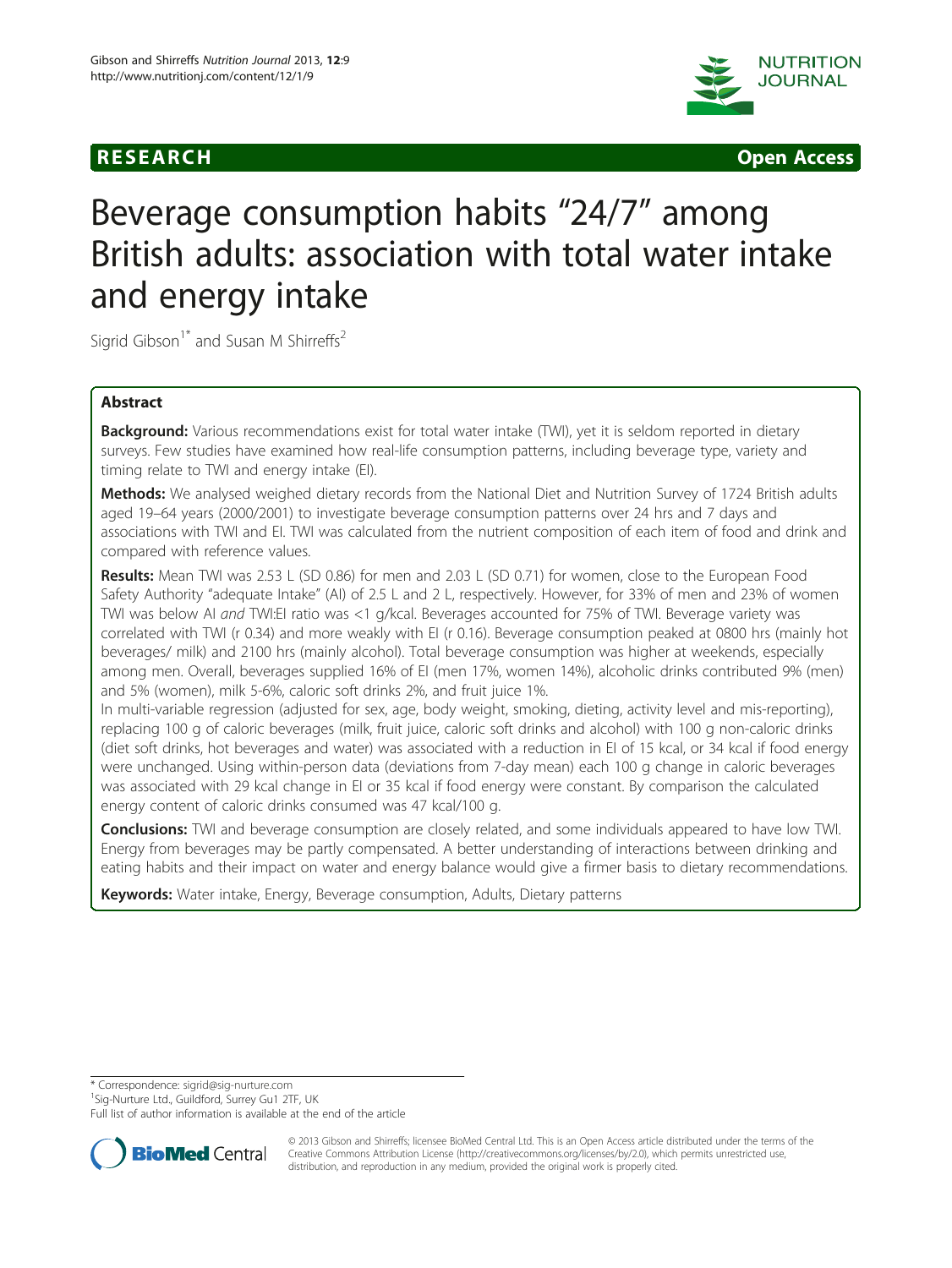## Introduction

Water is arguably the most critical nutrient, as its absence can be lethal within a few days [\[1](#page-12-0)-[3\]](#page-12-0). To promote adequate water intake at the population level, several countries and transnational authorities have developed water intake recommendations based on national estimates of water intake [[4](#page-12-0)-[6\]](#page-12-0). In the UK, data on total water intake (TWI) is not normally published in national survey reports and there is currently no Dietary Reference Value. The main purpose of this study was to quantify TWI and its relation to patterns of beverage consumption and then to explore associations between types of beverage consumed and the intake of water and energy. It has been estimated from studies in Europe and the USA that around 70% -80% of TWI comes from beverages of various types (including water, tea and coffee, milk, soft drinks, juice and alcoholic drinks), with the remainder contributed by water in food [[4](#page-12-0),[7](#page-12-0)], and we expected the British population would have a similar pattern. Beverages are widely available in developed societies, where tap water is essentially free, but there are nevertheless concerns that some people may not be consuming sufficient fluid for optimal health and some people may be overconsuming. Children, elderly or infirm people, and those working in hot environments, are some of those most vulnerable to the effects of dehydration, but many adults may also be inadequately hydrated at some time. Unfortunately, hydration status is rarely measured in epidemiological studies and this hampers attempts to assess the adequacy of water intakes at a population level. However, guidelines have been established to determine how much water humans require (on average) to avoid dehydration and to optimise physical and psychological function.

In 2005, the Food and Nutrition board of the Institute of Medicine (IOM) published adequate intake (AI) values for TWI in temperate climates [\[5](#page-12-0)]. The AI for total water (from a combination of drinking water, beverages, and food) was set based on the median total water intake from US survey data. For young men and women (19–30 years) this is 3.7 L and 2.7 L per day, respectively. These recommended intakes are based on median intakes of generally healthy individuals who are adequately hydrated, but the report pointed out that individuals can be adequately hydrated at levels below, as well as above, the AIs provided. The American AIs exceed those of other authorities, while the recent recommendations produced by the European Food Safety Authority (EFSA) in 2010 are the most conservative to date, at 2.0 L per day for adult females and 2.5 L per day for adult males [[4](#page-12-0)].

Limited data exist on daily water intake in other countries, and comparison is sometimes hampered by different methods of definition and data collection [[8\]](#page-12-0). In the UK, TWI is not currently quoted in the published reports but the mean value has been calculated as 2494 g/day among

adults aged 19–64 y in 2008/9 [\[9\]](#page-12-0). Average water intakes in other European countries appear to be broadly similar to those in the UK (e.g. mean 2461 ml/day in Sweden [[10](#page-12-0)]), or else lower than the UK, (e.g. mean intake 1984 ml/d in France [[11](#page-12-0)]; 2039 ml/day in Germany [[12](#page-12-0)]; 2222 ml/d in the Netherlands [\[13\]](#page-12-0)). Reported intakes of total water in North America are considerably higher than in Britain and Europe. In 2005–2006, American adults participating in the National Health and Nutrition Examination Surveys (NHANES) reported consuming 3.18 L of total water within the previous 24 hours [\[7](#page-12-0)], slightly less than the 3.35 L reported in 1999–2004.

While all beverages support hydration by virtue of their high water content, many also supply calories. Excessive consumption of caloric beverages has been widely viewed as contributing to the obesity epidemic [\[14,15](#page-12-0)], although systematic reviews have highlighted the need for better randomised controlled trials, in order to demonstrate a causal effect [[16,17\]](#page-12-0). The main putative mechanism involves reduced satiety and incomplete compensation for calories ingested in liquid form [\[18](#page-12-0)]. According to this theory, so-called "liquid calories" are more likely than solid calories to result in passive overconsumption and excess energy intake [\[19\]](#page-12-0). There are, however, few studies that have examined relationships between beverage consumption patterns and energy intake in the British population, apart from the recent paper by Ng et al. [[9\]](#page-12-0), which reported that the proportion of energy from beverages changed very little between 1986 and 2008/9, although there were some shifts between sources. Our paper differs in scope, focusing on consumption over 24 hours and 7 days of the week and comparing water intakes, in men and women with reference values.

The National Diet and Nutrition Survey database provides what is probably the best source of detailed information on the diets of normal individuals in Britain [\[20,21](#page-12-0)]. In 2008 the survey adopted a new method, collecting data via a (non-weighed) diet record over 4 days, in place of the former weighed record over 7 days, in 2000/2001. The latter, slightly older, data provide the opportunity to study variation over days of the week and may give a better indication of participants' usual intake. The food records list the weight in grams of each item of food and drink consumed (including tap water) for each of the 1724 participants (12,068 person-days of data), while the nutrient database includes the water, energy and nutrient content of each item. Time of consumption is also recorded, providing a rich resource for exploring patterns of consumption (timing, frequency, variety etc.) and linking this with personal data. Using raw data from the NDNS we attempted to address the following questions:

1) Is the UK adult population consuming adequate amounts of total water?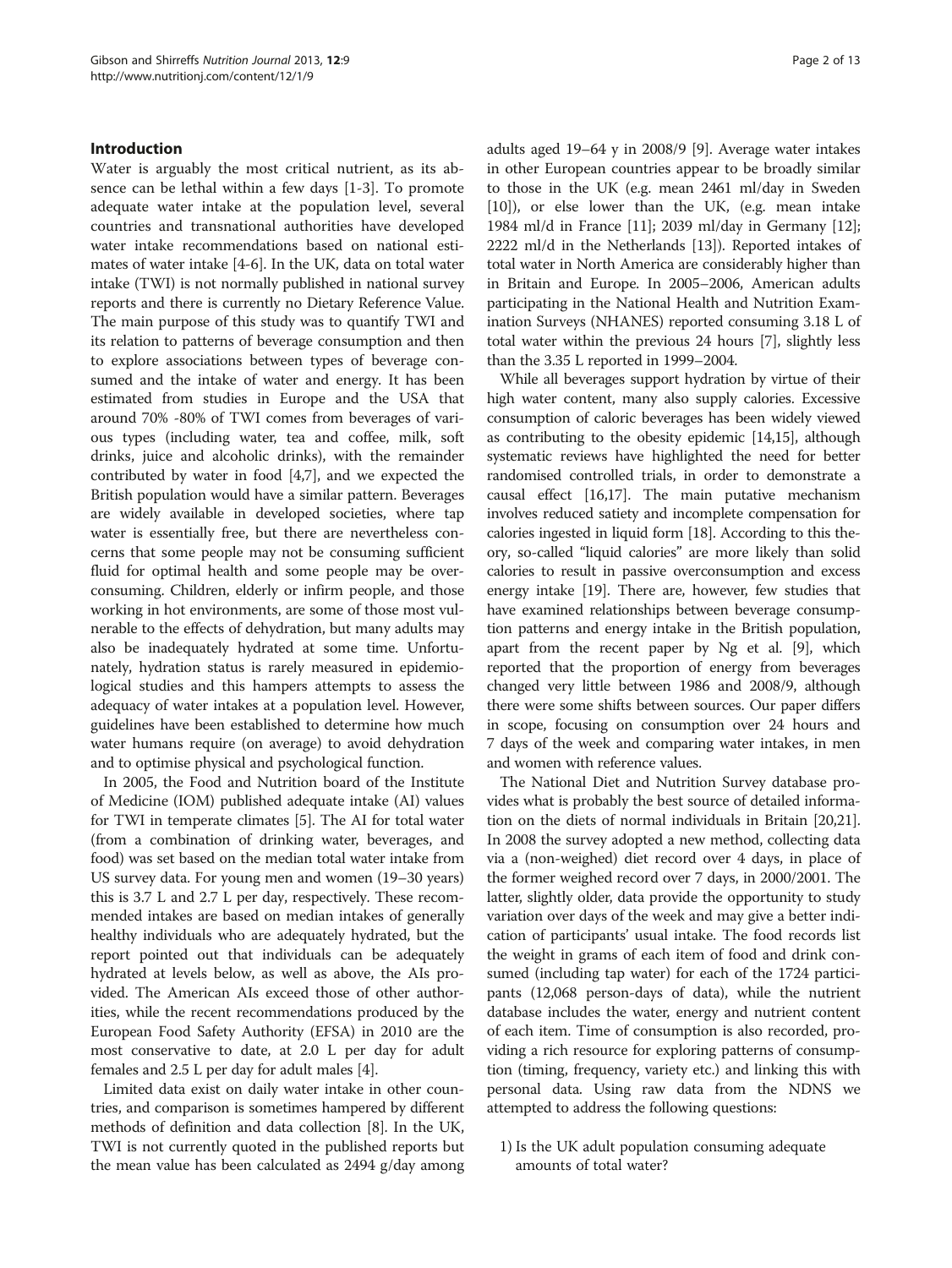- 2) How does beverage consumption vary by age and gender, day of the week and time of day and is this related to total water intake?
- 3) Is the variety of beverages consumed a positive predictor of total water intake?
- 4) How much energy do beverages contribute to the UK diet and in what proportion?
- 5) Is energy in liquid form (i.e. from beverages) positively associated with total energy intake?

# Methods

# The survey

The National Diet and Nutrition Survey: adults aged 19 to 64 years, (NDNS) is a nationally representative survey of the diet and health of adults living in private households in Great Britain in 2000/2001 [\[21\]](#page-12-0). It was commissioned jointly by the Department of Health and the Food Standards Agency and ethical approval was obtained via the normal channels. Fieldwork was conducted over a 12 month period in 2000/2001 to cover any seasonality in eating behavior and in the nutrient content of foods. Overall, 61% of the eligible sample  $(n = 3704)$  completed the dietary interview (responding sample,  $n = 2,251$ ) and 77% of those who completed the dietary interview completed a full seven-day weighed dietary record (diary sample, n = 1724, representing 12068 person-days of data) [[21](#page-12-0)]. There was no evidence of serious non-response bias, although inevitably surveys of this type favour willing participants whose diets may be less extreme, or less variable day to day.

Respondents were asked to keep a weighed record of all food and drink consumed, both in and out of the home. Each respondent was issued with a set of digital food scales and instructed how to weigh and record items in two diaries, "Home" and "Eating out". A description of each item was recorded, including the brand name of the product and if appropriate, the method of preparation. Also recorded was the time (to the nearest 5 minutes) and location. Everything consumed by the respondent had to be recorded, including drinks of water and medications and supplements. Respondents were asked to weigh everything they could as separate items in order that the nutrient composition of each could be calculated. Recipes for all home-made dishes were collected. Where it was not possible to weigh the food, respondents were asked to record as much information as possible, particularly the portion size and an estimate of any leftover and, for meals out, price and place of purchase. In certain circumstances duplicate portions were purchased for weighing. Interviewers visited workplace canteens to collect information on portion sizes, cooking methods and ingredients.

Each interviewer called back 24 hours after placing the diaries to check that the items were being recorded correctly, to give encouragement and re-motivate where appropriate. Further visits were included as necessary and any apparent omission of meals or snacks was probed. Interviewers were trained in coding the diaries and could therefore identify the level of detail needed for different items. As fieldwork progressed, new codes were added for homemade dishes and items appearing in the diaries. Interviewers were asked to assess the quality of the dietary record and how far they thought it reflected the respondent's normal diet. Further detailed checks were carried out for completion and consistency at the Office for National Statistics and then information from the dietary records was linked to the Nutrient Databank. This holds information on 56 nutrients, including water content, for each of the 6000+ food codes.

Respondents also completed a diary detailing the time spent on specified activities, and the intensity of activity, over the same 7 days as the dietary record. A physical activity score was calculated by multiplying the duration of each activity by the metabolic equivalent value (MET) for activities of that intensity. The average MET score represents an estimate of hourly energy expenditure per kg of body weight. Body weight was measured by trained personnel at the nurse visit after completion of diaries. Further details are given in Appendix D of the published report [\[22\]](#page-12-0).

## Data preparation and analysis

Computerised raw data files and documentation from this survey, comprising weighed food records, questionnaires and biochemical and medical data, were obtained under license from the UK Data Archive ([http://www.](http://www.data-archive.ac.uk) [data-archive.ac.uk](http://www.data-archive.ac.uk)) and analysed using  $IBM^®$  SPSS statistics v19 (SPSS IBM Inc Chicago, Illinois, USA).

Data were first analysed at the level of the individual food diaries, comprising weighed records for 12068 days (7 days for each survey respondent). Individual food items are recorded both with their original food codes and a higher level classification into 115 food groups for the published reports. The present analysis focused on total water intake (TWI) of all food and drink, as determined from food composition tables in the database. Metabolic water (water derived from oxidation of substrates) was not included as the focus was on comparison with dietary water requirements. Water in coffee or tea was coded as coffee/tea, while water for diluting concentrated soft drinks was coded as soft drink. Bottled water was coded separately from tap water. Milk includes all liquid milk, including that in tea and coffee, and milk consumed with cereal. Discretionary table sugar added to beverages was counted as food, rather than drink, as it was not possible to differentiate sugar use in drinks from sugar sprinkled on cereal or fruit consumed at the same time. For this project beverages were combined into 8 categories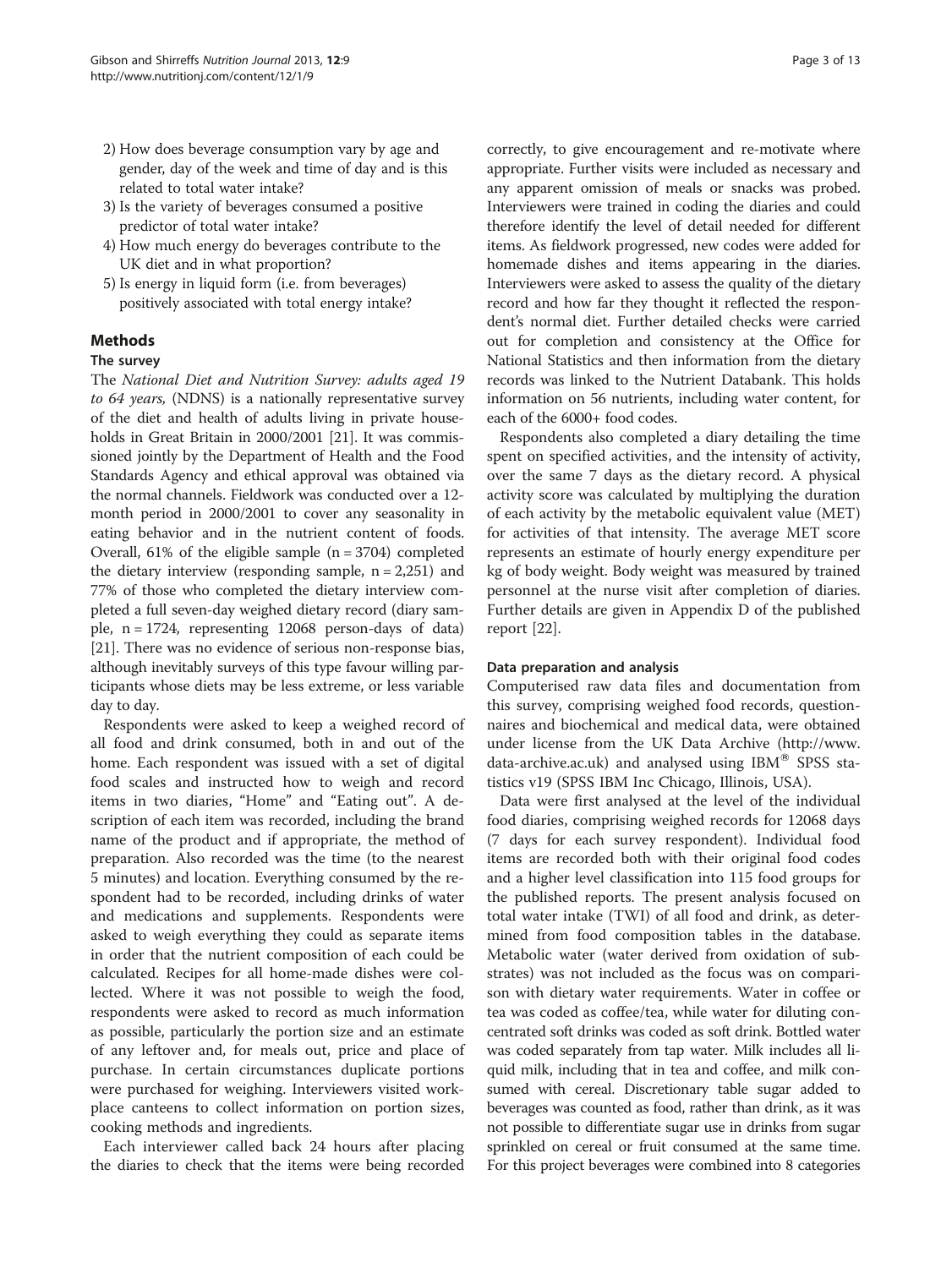<span id="page-3-0"></span>for further analysis: hot beverages (tea/coffee); milk; 100% fruit juice; caloric soft drinks (including sodas, juice drinks, sports and energy drinks); diet soft drinks; alcoholic drinks (including beer, cider, wine, spirits, alcopops); bottled water; and tap water. To investigate trends over the day, consumption occasions were aggregated into hourly intervals and into 5 periods, approximately corresponding to breakfast (<1000 hrs), lunch (>1000 to 1400 hrs), afternoon (>1400 to 1800 hrs), evening (1800 to 2200 hrs) and night (>2200 to 0200). Mean daily consumption, calculated over 7 days, was used to compare between individuals. TWI was compared with EFSA Dietary Reference Values (DRV) for Adequate Intake of Water (AI) for adult men and women of 2.5 L and 2.0 L, respectively [[4\]](#page-12-0). The EFSA value for adequate intake is more conservative than other recommendations from WHO or IOM [\[5](#page-12-0)]. Nordic and German speaking countries take the approach that water intake is considered inadequate when it is less than 1 g per kilocalorie of energy requirement [\[4](#page-12-0)]. Therefore a combined classification (TWI-2), based on dual criteria, (i) the AI, and (ii) the ratio of water intake in grams to energy intake in kcal [\[4\]](#page-12-0) was used to provide a more conservative estimate of the proportion of adults consuming low amounts of water (although with no implication of inadequate hydration status).

## Statistical analyses

Univariate analyses were carried out for men and women separately because of known differences in water consumption and recommended intakes. Crude differences in TWI and beverage consumption between groups were assessed using T-tests with Bonferroni correction for multiple comparisons. Non-parametric tests were used for variables that were markedly non-normal. Chi-square tests were used for categorical variables. All tests were 2-tailed and  $P < 0.05$  taken as indicating statistical significance.

Multivariate analyses included adjustment for sex, age, bodyweight, smoking, dieting, physical activity level and mis-reporting (a recognized problem in dietary surveys with the potential to affect results) [[23](#page-12-0)]. We attempted to adjust for implausible energy reporting using individuals' ratio of energy intake (EI) to basal metabolic rate (BMR) [\[24\]](#page-12-0) and applied Goldberg cut-offs corresponding to confidence limits of plausible intake based on a 7 day diet record at a physical activity level (PAL) of 1.55 [\[25](#page-12-0)]. Adults whose reported EI was <1.05 times their BMR were classified as under-reporters, while those with reported EI >2.28 times BMR were classified as overreporters. Rather than exclude misreporters entirely, which can introduce bias, we included the classification variable in the analysis.

Analysis of covariance was used initially to examine how energy intake varied as the *proportion* of "liquid calories" increased (compared with food calories); covariates in the

model were: sex, age, bodyweight, smoking, dieting, misreporting and physical activity. Multiple linear regression was used to estimate the effect on energy intake of varying the type of beverages consumed, whilst controlling for the effect of confounders. The effect of substituting non-caloric beverages by caloric beverages was estimated by including caloric beverages (as percentage of total beverage weight) as the main independent variable, with total beverage weight (g) held constant. This necessarily implies an equal and opposite change in other beverages. A further model included energy from food, thus disallowing compensation (reduction of food calories). Finally, we used the within-person daily consumption data to explore the effect of changes in consumption day-to-day, with each person acting as their own control. The independent variables in this analysis were all difference variables (deviation from the subject's 7 day mean, deviation in total beverage consumption from subject mean) with deviation in energy intake as the outcome.

# Table 1 Descriptive statistics of the NDNS sample

|                          |                                        |               | Male | Female | <b>Total</b> |
|--------------------------|----------------------------------------|---------------|------|--------|--------------|
|                          |                                        | Count         | 766  | 958    | 1724         |
| Age group                |                                        |               |      |        |              |
|                          | $<$ 35 $y$                             | %             | 32%  | 33%    | 32%          |
|                          | 35 < 50y                               | %             | 39%  | 38%    | 39%          |
|                          | $50y+$                                 | %             | 29%  | 29%    | 29%          |
| Social class             |                                        |               |      |        |              |
|                          | non-manual                             | %             | 53%  | 68%    | 61%          |
|                          | manual                                 | %             | 47%  | 32%    | 39%          |
| Smoking habit            |                                        |               |      |        |              |
|                          | non-smoker                             | $\%$          | 69%  | 67%    | 68%          |
|                          | smoker                                 | %             | 31%  | 33%    | 32%          |
| On a diet to lose weight |                                        |               |      |        |              |
|                          | <b>No</b>                              | $\%$          | 89%  | 75%    | 81%          |
|                          | yes                                    | $\frac{1}{2}$ | 12%  | 25%    | 19%          |
| Weight (kg)              |                                        | Mean          | 84   | 69     | 76           |
|                          |                                        | <b>SE</b>     | 1    | 1      | $\Omega$     |
| Height (cm)              |                                        | Mean          | 176  | 162    | 168          |
|                          |                                        | SF            | 0.3  | 0.2    | 0.2          |
| BMI - kg/m2              |                                        | Mean          | 27.2 | 26.5   | 26.8         |
|                          |                                        | <b>SE</b>     | 0.2  | 0.2    | 0.1          |
|                          | BMI class: normal, overweight or obese |               |      |        |              |
|                          | normal weight                          | %             | 32%  | 46%    | 40%          |
|                          | overweight                             | %             | 44%  | 33%    | 38%          |
|                          | obese                                  | $\%$          | 24%  | 21%    | 22%          |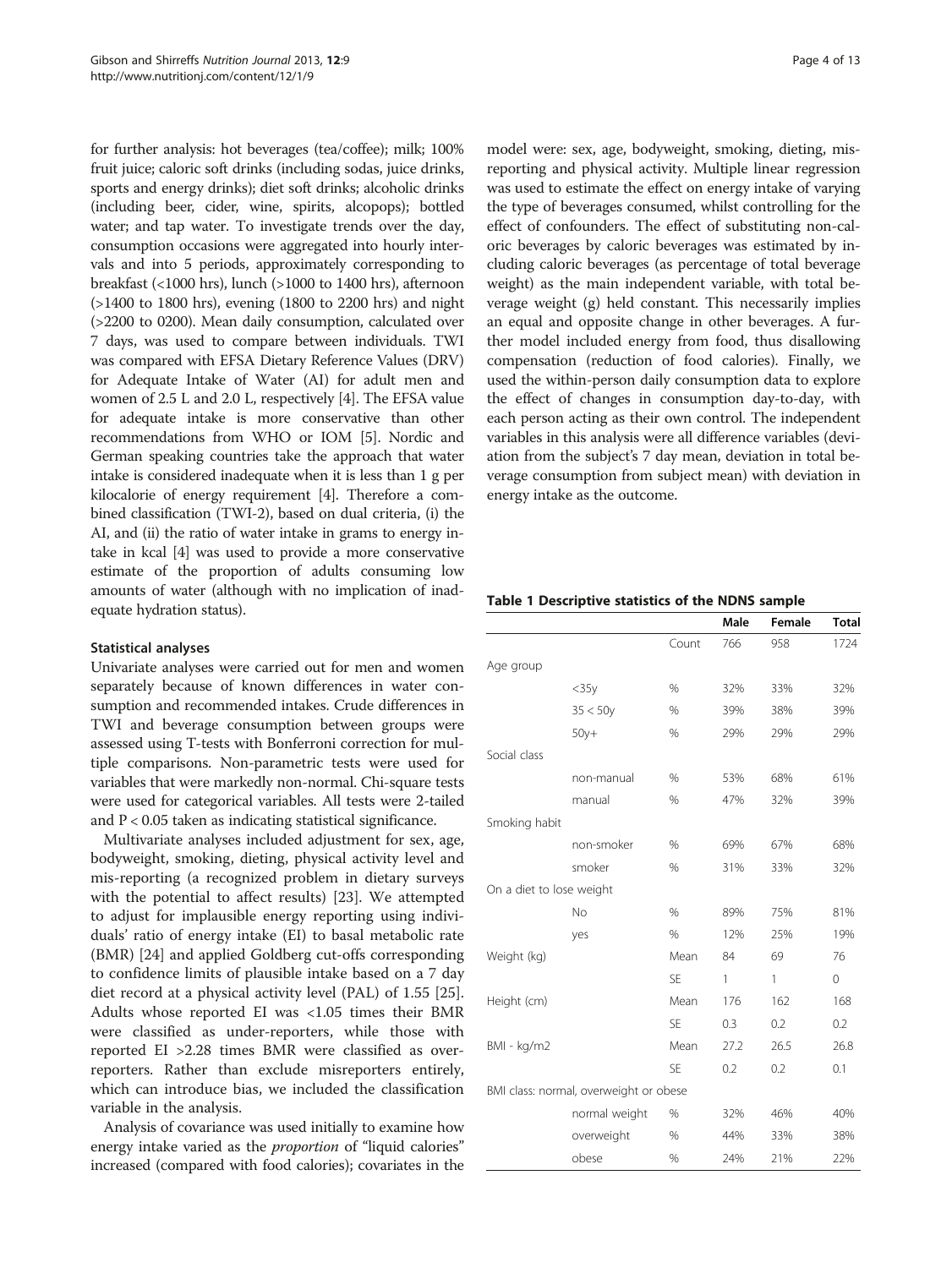# Results

## Description of the survey sample

Survey respondents ranged from 19 to 64 years (mean 42 years), with slightly more women than men completing dietary records (Table [1](#page-3-0)). Around one third were current smokers and 25% of women (12% of men) were on a diet to lose weight. Obesity measures were representative of the UK adult population in 2000, with 60% overweight or obese.

# Total water intake (TWI) and association with beverage consumption

Total water intake from all sources averaged 2.5 L and 2.0 L and men and women, respectively (Figure 1, Table [2\)](#page-5-0). This concords with the estimated AI set by EFSA [\[4](#page-12-0)]. Beverages accounted for 75% of total water and 66% of the total weight of food and drink consumed. Mean beverage consumption was 1779 g/d (2012 g/d among men, 1593 g/d among women). Hot drinks (principally tea and coffee) were consumed by 97% of men and women, similarly for milk (95-96%) (Figure [2](#page-5-0)). Among men, alcoholic drinks were more popular than tap water (79% vs. 60% consumed, respectively), while 66% of women consumed alcohol and 73% drank tap water. More than half the sample drank caloric soft drinks at least once during the week, while less than half drank fruit juice, diet soft drinks or bottled water.

Tea and coffee accounted for over 40% of the total daily weight of beverages while milk provided an additional 12% (232 g/d for men, 202 g/d for women) (Table [2\)](#page-5-0). Men consumed much higher quantities of alcoholic drinks (mean 501 vs. 141 g/d for women;  $P <$ 0.0001) and slightly more caloric soft drinks (mean 129 vs. 95  $g/d$ , P = 0.001). By contrast, women consumed more tap water (243 vs. 187 g/d for men;  $P < 0.0001$ ) and diet soft drinks (93 vs. 82  $g/d$ , P = 0.002). Bottled water and fruit juice were consumed in small amounts by both sexes ( $< 60$  g/d). Younger men and women consumed less hot beverages and milk, but significantly more soft drinks (both caloric and non-caloric) and alcohol than older adults (Table [3\)](#page-6-0). Mean consumption of caloric soft drinks over the total sample was 110 g/d or 2 cans per week, but younger women and men (<35y) consumed 140 g/d and 216 g/d, respectively. Consumption of alcoholic drinks in these groups averaged 179 g/d and 579 g/d, respectively. Beverages contributed approximately 16% of total energy overall (men 17%, women 14%) and alcohol was a major contributor (9% of EI for men; 5% for women) (Table [2\)](#page-5-0).

TWI was very highly correlated with the weight of beverages and water from beverages (r 0.97) and more weakly correlated with food intake (r 0.29) (Table [4](#page-7-0)). Hot beverages, tap water and alcohol were most highly correlated with TWI  $(r > 0.4)$ . Alcoholic drinks  $(r \ 0.17)$ , caloric soft drinks (r 0.15) and milk (r 0.14) had the highest correlation with EI, while for tap water and bottled water the coefficients were essentially zero.

# Variety of beverages

Out of a maximum of 8 different types of beverages in our classification, the mean "variety score", averaged over 7 days, was 3.3 for both men and women. Adults consuming fewer than 3 types had lower TWI and were less likely to meet the AI compared with those drinking 3 types or more (mean TWI 1.9 L vs. 2.4 L ; 73% vs. 43% below AI). Variety score was positively correlated with TWI (r 0.34, P < 0.0001; Table [4\)](#page-7-0) and with EI (r 0.16,  $P < 0.0001$ ), suggesting that beverage variety is an indicator of higher consumption of food and drink generally.

## Influence of day of the week

Total water intake and beverage consumption (g) was significantly higher on Fridays and Saturdays than on other days of the week, especially among men. This

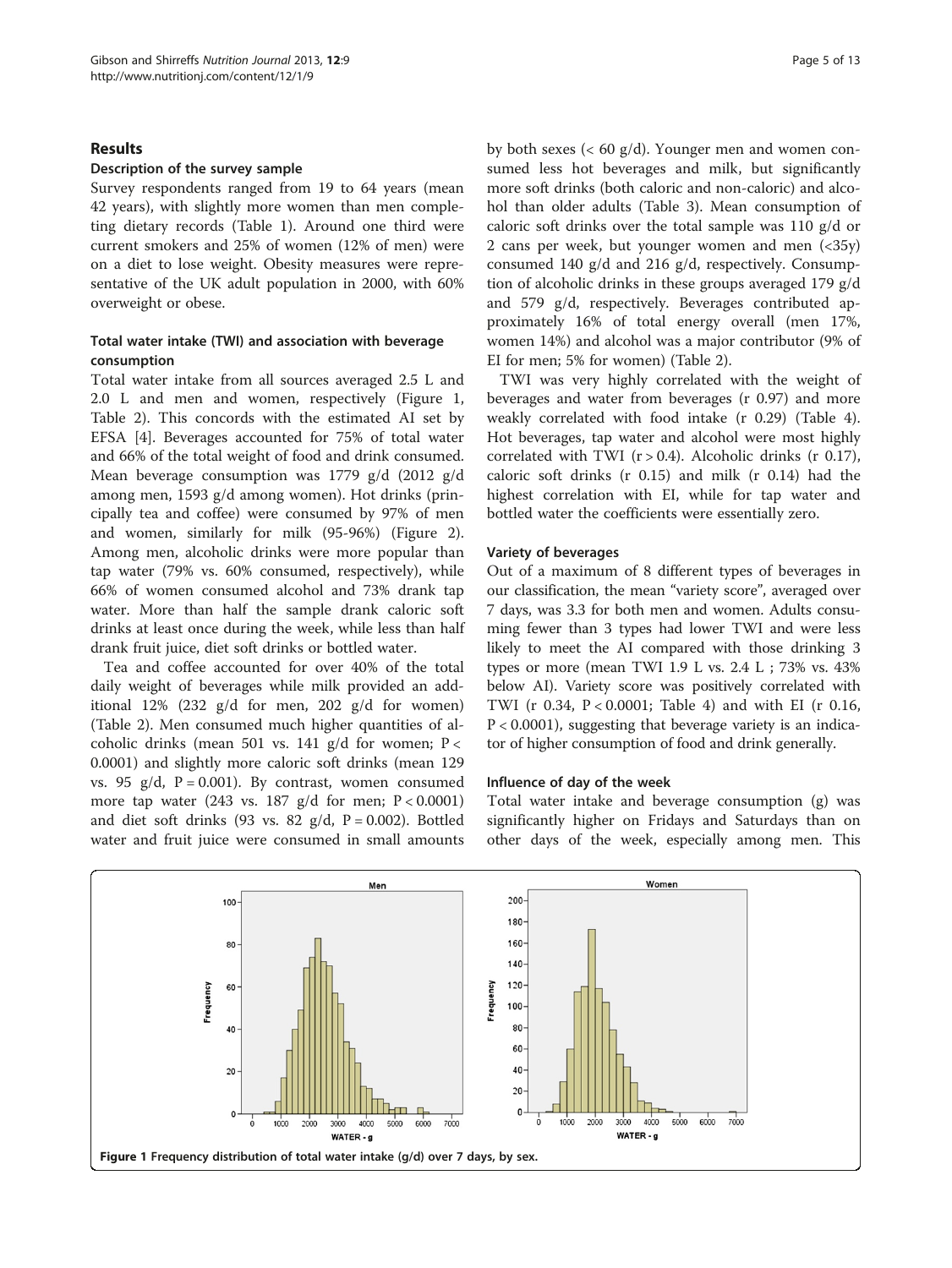|                    |           |                | Total weight consumed (g/d) |                | Contribution to water intake (g/d) |                |                | Contribution to energy intake (kcal/d) |                |                |
|--------------------|-----------|----------------|-----------------------------|----------------|------------------------------------|----------------|----------------|----------------------------------------|----------------|----------------|
|                    |           | Male           | Female                      | Total          | Male                               | Female         | Total          | Male                                   | Female         | Total          |
|                    | Count     | 766            | 958                         | 1724           | 766                                | 958            | 1724           | 766                                    | 958            | 1724           |
| All food and drink | Mean      | 3055           | 2436                        | 2711           | 2533                               | 2059           | 2270           | 2305                                   | 1629           | 1929           |
|                    | <b>SE</b> | 34             | 24                          | 22             | 31                                 | 23             | 20             | 22                                     | 14             | 15             |
| Food only          | Mean      | 1043           | 843                         | 932            | 615                                | 523            | 564            | 1907                                   | 1395           | 1622           |
|                    | <b>SE</b> | 11             | 9                           | $\overline{7}$ | 8                                  | 6              | 5              | 20                                     | 13             | 13             |
| Beverages only     | Mean      | 2012           | 1593                        | 1779           | 1918                               | 1536           | 1706           | 399                                    | 234            | 307            |
|                    | <b>SE</b> | 30             | 21                          | 19             | 29                                 | 21             | 18             | 9                                      | 5              | 5              |
| hot beverages      | Mean      | 774            | 708                         | 737            | 765                                | 702            | 730            | 16                                     | 11             | 13             |
|                    | <b>SE</b> | 18             | 15                          | 12             | 17                                 | 15             | 12             | 1                                      | $\mathbf{1}$   | $\mathbf{1}$   |
| milk               | Mean      | 232            | 202                         | 215            | 205                                | 179            | 191            | 117                                    | 96             | 105            |
|                    | <b>SE</b> | $\overline{7}$ | 5                           | 4              | 6                                  | 4              | $\overline{4}$ | 4                                      | $\overline{2}$ | $\overline{2}$ |
| fruit juice        | Mean      | 52             | 47                          | 49             | 46                                 | 41             | 43             | 19                                     | 17             | 17             |
|                    | <b>SE</b> | $\overline{3}$ | 3                           | $\overline{2}$ | 3                                  | $\overline{2}$ | $\overline{2}$ | $\mathbf{1}$                           | $\mathbf{1}$   | $\mathbf{1}$   |
| caloric soft drink | Mean      | 129            | 95                          | 110            | 118                                | 87             | 101            | 41                                     | 29             | 34             |
|                    | <b>SE</b> | 8              | 6                           | 5              | 7                                  | 5              | $\overline{4}$ | 3                                      | $\overline{2}$ | 1              |
| diet soft drink    | Mean      | 82             | 93                          | 88             | 81                                 | 93             | 88             | $\mathbf{1}$                           | $\mathbf{1}$   | $\mathbf{1}$   |
|                    | SE        | $\overline{7}$ | $\overline{7}$              | 5              | $\overline{7}$                     | 7              | 5              | $\circ$                                | $\Omega$       | $\circ$        |
| alcohol            | Mean      | 501            | 141                         | 301            | 459                                | 127            | 275            | 205                                    | 80             | 136            |
|                    | SE        | 23             | 8                           | 12             | 21                                 | 7              | 11             | 9                                      | $\overline{4}$ | 5              |
| bottled water      | Mean      | 55             | 63                          | 60             | 55                                 | 63             | 60             | $\mathbf 0$                            | $\circ$        | $\circ$        |
|                    | <b>SE</b> | 6              | 6                           | $\overline{4}$ | 6                                  | 6              | $\overline{4}$ | $\circ$                                | $\mathbf{0}$   | $\circ$        |
| tap water          | Mean      | 187            | 243                         | 218            | 187                                | 243            | 218            | $\circ$                                | $\mathbf{0}$   | $\circ$        |
|                    | <b>SE</b> | 13             | 11                          | 9              | 13                                 | 11             | 9              | $\mathbf 0$                            | $\mathbf{0}$   | $\circ$        |

<span id="page-5-0"></span>Table 2 Contribution of food and beverages to water and energy intake

appeared to be attributable to higher consumption of alcoholic drinks at weekends, especially Saturday (Figure [3](#page-7-0)). Women showed weaker trends, but consumption on weekend days was still twice that on other days of the week. Saturday consumption of alcoholic drinks averaged 262 g among women and 949 g among men. Smaller differences in the opposite direction were observed for hot beverages and water. Consumption of soft drinks and fruit juice did not vary greatly by day of the week.

# Beverage consumption timeline over 24 hours

Beverage consumption peaked at 0800 hrs and 2100 hrs for both men and women. When total consumption of each type of beverage was plotted as a separate line (Figure [4](#page-8-0)), a peak of hot beverages and milk in the morning and of alcohol in the evening was particularly noticeable, the latter being more marked in men. Other beverages were more evenly spread throughout the day, with slightly higher consumption around lunchtime (1300 hrs) and evening (1900 to 2100 hrs). Additional file [1](#page-11-0): Appendix shows the 24 h time trends of beverage consumption for each day of the week ("24/7").

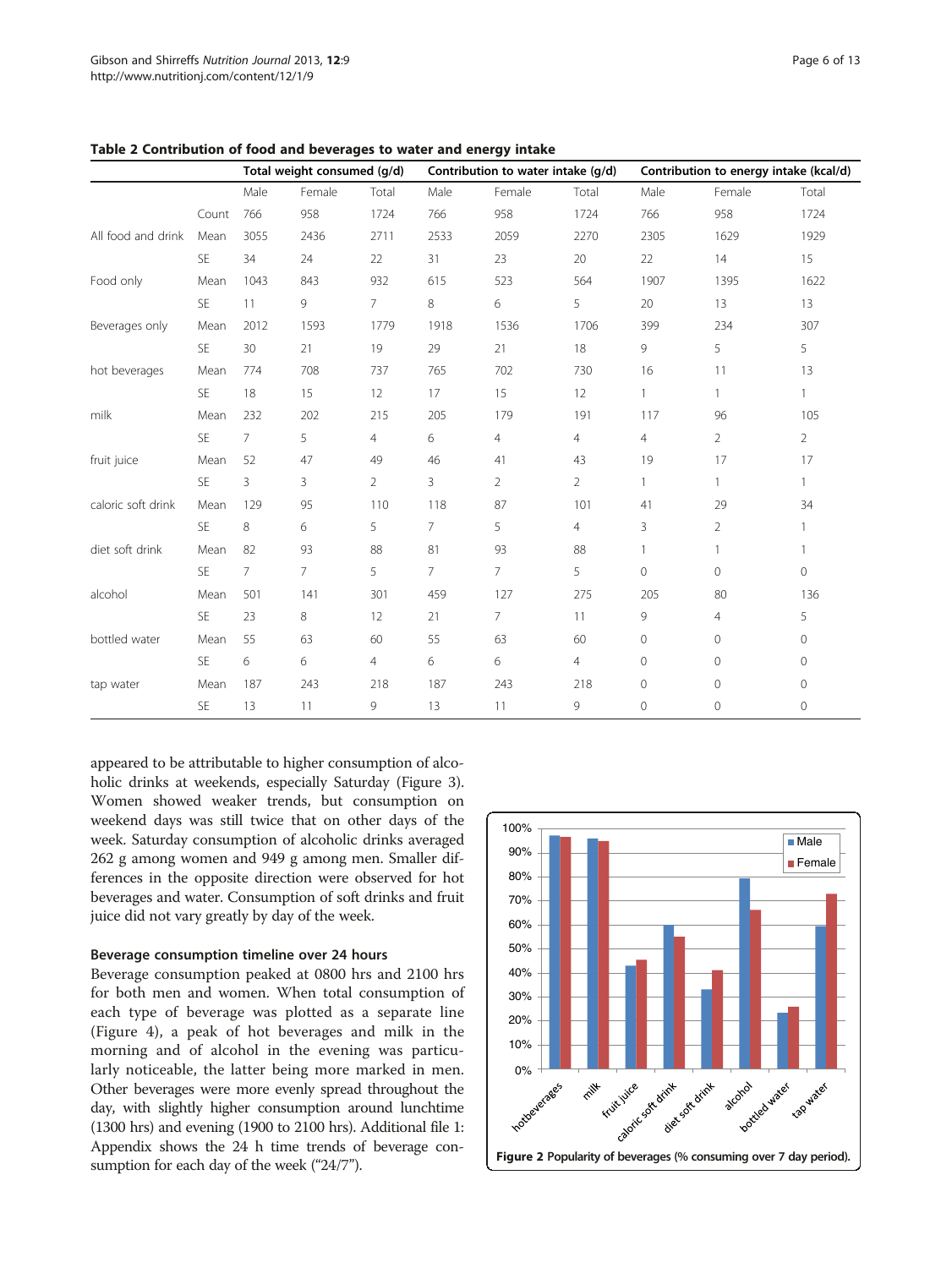<span id="page-6-0"></span>Older adults consumed more beverages in the morning, young adults in the evening (Table [5](#page-9-0)). For example, men aged 50y + consumed on average 30% of their beverages before 1000 hrs, while young men (19-35y) consumed less than 22%; older men consumed 30% after 1800 hrs compared to 36% among younger men. Similar trends (all significant at  $p < 0.05$ ) were observed among women. Evening consumption appeared to be driving the higher total beverage consumption on Fridays and Saturdays. Beverages consumed between 0200 hrs and 1000 hrs contributed 25% of total daily consumption and adults who drank nothing before 1000 hrs only partly compensated for the deficit, having a 16% lower beverage intake overall (data not shown).

Adults with the highest TWI tended to consume most of their beverages in the evening. Figure [5](#page-9-0) illustrates the correlation between timing of consumption (i.e. the proportion of beverage weight consumed in different time periods) and total water intake; the coefficients change from negative in the morning (r-0.24 for men, r-0.16 for women) to positive (r 0.22, r 0.17) for evening consumption. This effect is partly explained by the dominance of alcohol in evening, as (particularly for men) the correlation coefficients were attenuated when alcohol consuming days were excluded.

In conclusion, alcohol may be a major influence explaining the higher total water intake, higher evening consumption and higher weekend consumption of beverages

|  |  | Table 3 Total water intake and beverage consumption (g/d), by age group |  |  |  |
|--|--|-------------------------------------------------------------------------|--|--|--|
|--|--|-------------------------------------------------------------------------|--|--|--|

|                                |           | Male  |           |              | Female              |                |                    |        |                     |
|--------------------------------|-----------|-------|-----------|--------------|---------------------|----------------|--------------------|--------|---------------------|
|                                |           |       | age group |              |                     |                | age group          |        |                     |
|                                |           | $35y$ | 35 < 50y  | $50y+$       |                     |                | $<$ 35y 35 $<$ 50y | $50y+$ |                     |
|                                |           | Α     | B         | $\mathsf{C}$ | Pairwise comparison | Λ              | В                  | C      | Pairwise comparison |
|                                | Count     | 243   | 300       | 223          |                     | 316            | 366                | 276    |                     |
| Total Water intake from food   | Mean      | 2443  | 2599      | 2543         | ns                  | 1895           | 2117               | 2170   | C, B > A            |
| and beverages                  | SE        | 58    | 49        | 54           |                     | 38             | 36                 | 44     |                     |
| Water from food                | Mean      | 555   | 617       | 677          | C > B > A           | 450            | 527                | 600    | C > B > A           |
|                                | SE        | 12    | 11        | 16           |                     | 9              | 10                 | 13     |                     |
| Water from beverages           | Mean      | 1889  | 1982      | 1866         | ns                  | 1445           | 1590               | 1570   | B > A               |
|                                | SE        | 55    | 45        | 51           |                     | 34             | 34                 | 41     |                     |
| Total beverage consumption (g) | Mean      | 1991  | 2077      | 1948         | B > C               | 1503           | 1648               | 1622   | B > A               |
|                                | SE        | 58    | 47        | 53           |                     | 34             | 34                 | 42     |                     |
| of which (q/d)                 |           |       |           |              |                     |                |                    |        |                     |
| hot beverages                  | Mean      | 594   | 813       | 916          | C > B > A           | 512            | 784                | 833    | C, B > A            |
|                                | <b>SE</b> | 29    | 28        | 32           |                     | 23             | 24                 | 30     |                     |
| milk                           | Mean      | 217   | 237       | 240          | ns                  | 168            | 211                | 226    | C, B > A            |
|                                | <b>SE</b> | 15    | 11        | 11           |                     | $\overline{7}$ | 8                  | 10     |                     |
| fruit juice                    | Mean      | 43    | 60        | 53           | ns                  | 46             | 48                 | 46     | ns                  |
|                                | SE        | 5     | 6         | 6            |                     | 4              | 5                  | 5      |                     |
| caloric soft drink             | Mean      | 216   | 106       | 65           | A > B, C            | 140            | 79                 | 65     | $A > B$ ,C          |
|                                | <b>SE</b> | 16    | 11        | 10           |                     | 12             | $\overline{7}$     | 10     |                     |
| diet soft drink                | Mean      | 107   | 87        | 48           | A > C               | 149            | 77                 | 52     | $A > B$ ,C          |
|                                | SE        | 16    | 12        | 9            |                     | 15             | 9                  | 8      |                     |
| alcohol                        | Mean      | 579   | 514       | 397          | A > C               | 179            | 146                | 91     | A,B > C             |
|                                | SE        | 45    | 34        | 38           |                     | 14             | 15                 | 8      |                     |
| bottled water                  | Mean      | 58    | 70        | 33           | B > C               | 74             | 66                 | 46     | ns                  |
|                                | <b>SE</b> | 11    | 11        | 6            |                     | 12             | 10                 | 8      |                     |
| tap water                      | Mean      | 177   | 190       | 196          | ns                  | 234            | 236                | 263    | ns                  |
|                                | SE        | 23    | 19        | 25           |                     | 19             | 17                 | 24     |                     |

Results are based on two-sided tests assuming equal variances with significance level 0.05.

Tests are adjusted for all pairwise comparisons within a row using the Bonferroni correction.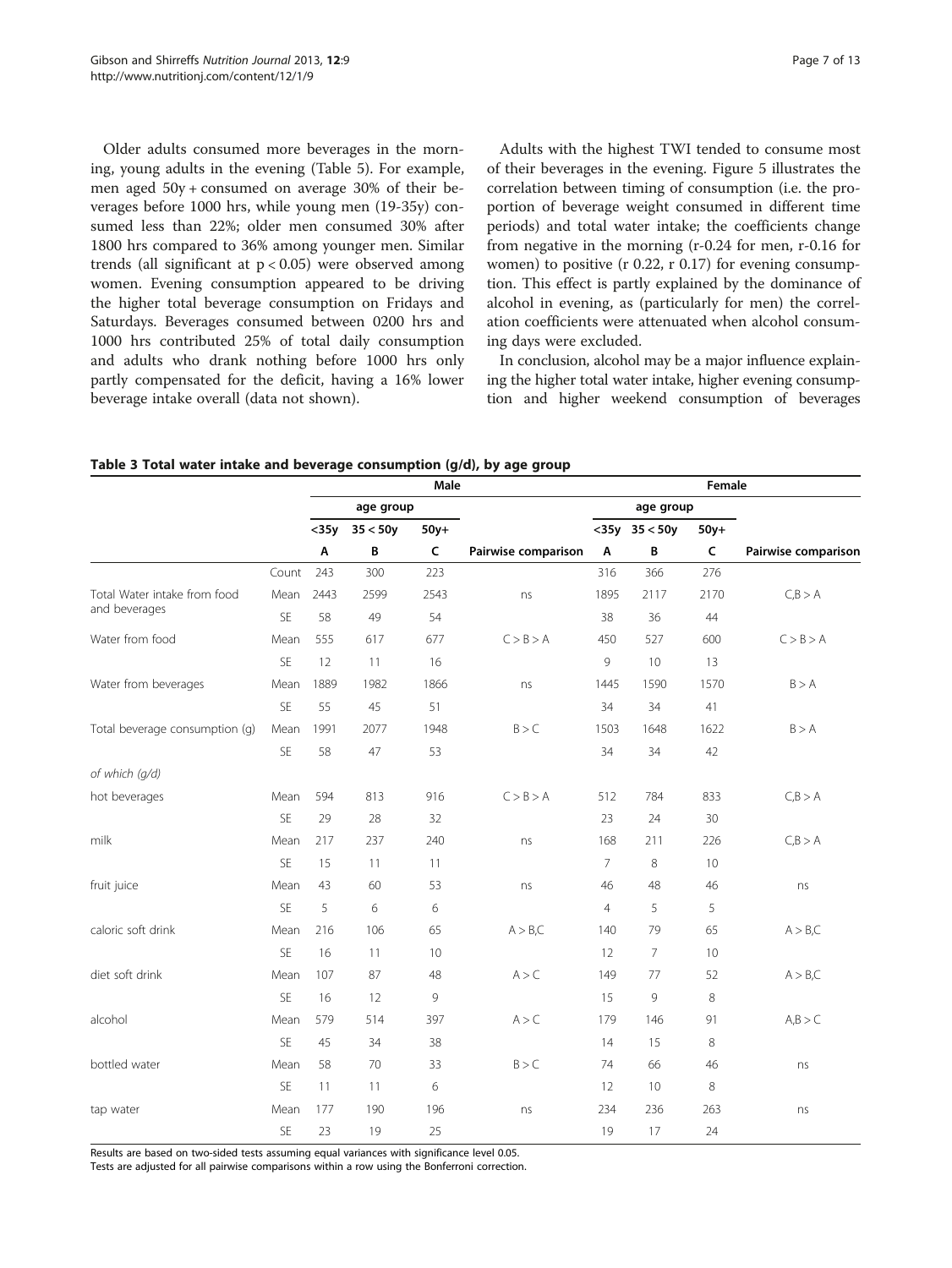|                                                    | <b>Total</b><br>water* | <b>Water from</b><br>beverages | Water<br>from food | <b>Beverages</b><br>weight | Food<br>weight | <b>Total</b><br>energy kcal | <b>Energy from</b><br>beverages | Energy<br>from food |
|----------------------------------------------------|------------------------|--------------------------------|--------------------|----------------------------|----------------|-----------------------------|---------------------------------|---------------------|
| Total water*                                       | 1.00                   | .97**                          | $.31***$           | $.97***$                   | $.29***$       | $.35***$                    | $.48***$                        | 1.00                |
| Water from beverages                               | .97**                  | 1.00                           | $.07***$           | $1.00***$                  | $.06*$         | $.28***$                    | $.53***$                        | $.97**$             |
| Water from food                                    | $.31***$               | $.07***$                       | 1.00               | $.06*$                     | $.96***$       | $.32***$                    | $-14**$                         | $.31***$            |
| Weight of Beverages                                | $.97**$                | $1.00***$                      | $.06*$             | 1.00                       | 0.04           | $.29***$                    | $.57***$                        | $.97***$            |
| Weight of food                                     | $.29***$               | $.06*$                         | $.96***$           | 0.04                       | 1.00           | $.51***$                    | $-.20**$                        | $.29***$            |
| Total energy intake                                | $.35***$               | $.28***$                       | $.32***$           | $.29***$                   | $.51***$       | 1.00                        | $.31***$                        | $.35***$            |
| Energy from beverages                              | $.48**$                | $.53***$                       | $-14***$           | $.57***$                   | $-.20**$       | $.31***$                    | 1.00                            | $.48***$            |
| Energy from food                                   | $.08***$               | $-0.02$                        | $.40**$            | $-0.03$                    | $.63***$       | $.84***$                    | $-25**$                         | $.08***$            |
| Hot beverages (g)                                  | $.48**$                | $.50***$                       | 0.01               | $.49***$                   | $.05*$         | $.11***$                    | $-0.01$                         | $.48**$             |
| Milk (g)                                           | $.25***$               | $.26***$                       | 0.00               | $.27***$                   | 0.04           | $.21***$                    | $.27***$                        | $.25***$            |
| Fruit juice (g)                                    | $.09***$               | $.06*$                         | $.13***$           | $.06*$                     | $.11***$       | $.08***$                    | $.11***$                        | $.09***$            |
| Caloric soft drink (q)                             | $-0.01$                | 0.01                           | $-08**$            | 0.03                       | $-06*$         | $.15***$                    | $.20**$                         | $-0.01$             |
| Diet soft drink (q)                                | $.16***$               | $.16***$                       | $.05*$             | $.15***$                   | $.06*$         | $.06*$                      | $-0.03$                         | $.16***$            |
| Alcohol (g)                                        | $.44***$               | $.50***$                       | $-12**$            | $.52***$                   | $-19**$        | $.17***$                    | $.76***$                        | $.44***$            |
| Bottled water (g)                                  | $.21***$               | $.18***$                       | $.14***$           | $.18***$                   | $.12***$       | 0.03                        | 0.01                            | $.21***$            |
| Tap water (g)                                      | $.43***$               | $40**$                         | $.18***$           | $.39***$                   | $.16***$       | $-0.01$                     | $-0.05*$                        | $.43***$            |
| Variety of beverages consumed<br>in day (out of 8) | $.34***$               | $.32***$                       | $.14***$           | $.32***$                   | $.12***$       | $.16***$                    | $.28***$                        | $.34***$            |

<span id="page-7-0"></span>Table 4 Partial Correlations between water intake, energy intake and beverage consumption, (7 day mean data, adjusted for age, gender, bodyweight, smoking, activity level, dieting, misreporting)

\* Water from food and beverages.

observed in this study. On days alcohol was consumed, total water intake was 42% higher among men and 24% higher among women (data not shown).

Combined classification for low vs. high water intake (TWI-2) Men and women with water intakes below the EFSA AI (2.5 L or 2.0 L) who also had a low water to energy ratio (<1.0) were classified as having low water intake in both

an absolute and a relative sense (low TWI-2), whilst those who were above the cut offs for both definitions were classified as high TWI-2. The remaining adults were excluded from the analysis. On this basis approximately 23% of all women and 33% of all men hade low TWI-2, while 45% and 41%, of men and women had high TWI-2. Men with high TWI-2 had slightly higher EI than men with low TWI-2 (2470 vs. 2287 kcal/d), but

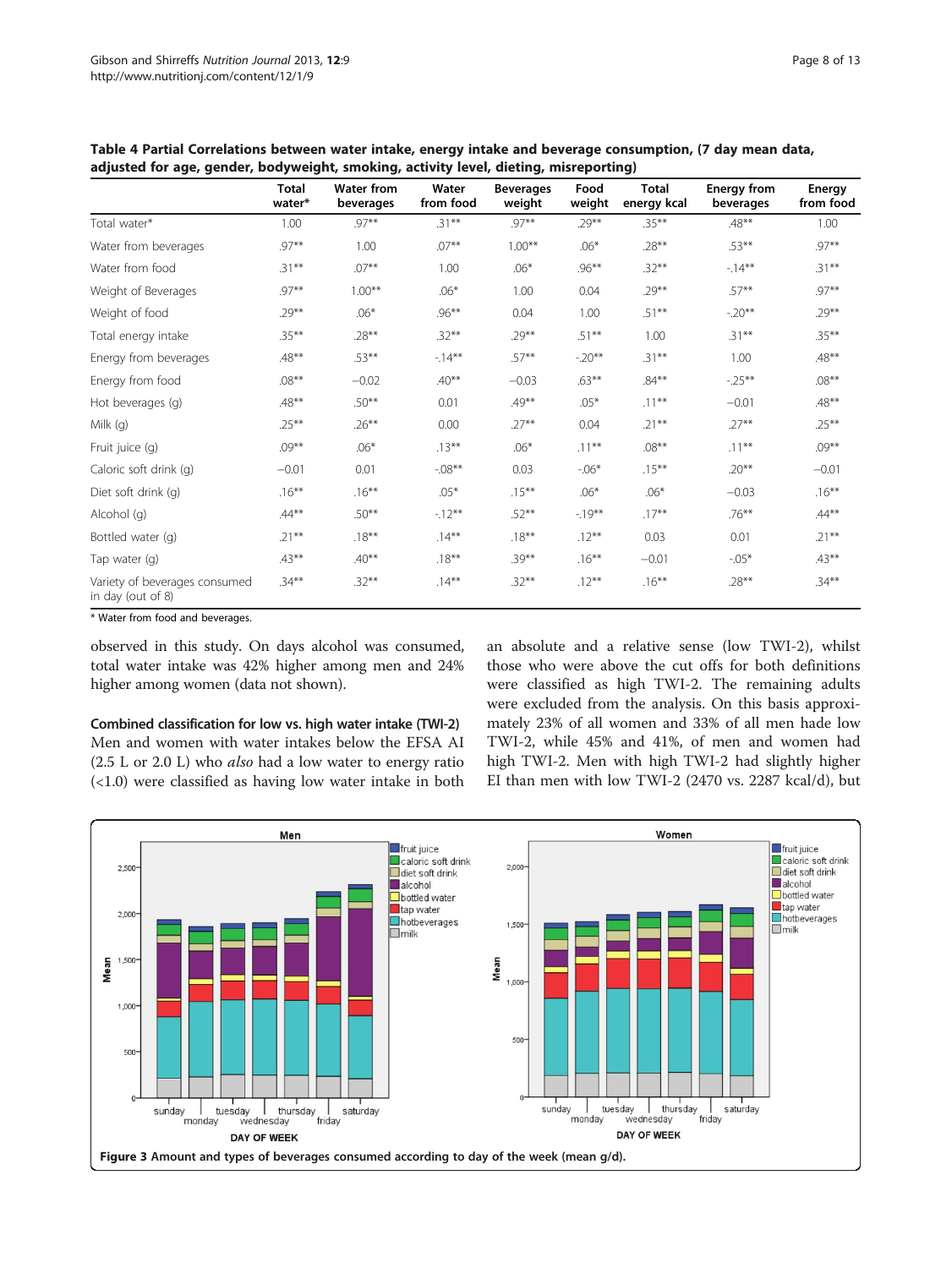this was due to a higher contribution from alcohol (330 vs. 99 kcal/d)  $(P < 0.0001)$ (data not shown). For women, mean EI was not significantly different between the TWI-2 categories (1753 vs. 1716 kcal/d; P = 0.32). On a proportional basis, women with low TWI-2 drank significantly less water and hot beverages, while men consumed less water and alcohol compared with the high TWI-2 adults. Adults with low TWI-2 had diets of higher energy density and this applied to foods as well as beverages.

#### Estimated effect of caloric beverages (liquid calories)

There was no difference in total energy intake when beverage calories increased at the expense of food calories

(Table [6\)](#page-10-0); (i.e. "a calorie is a calorie"). This is one interpretation of the liquid calories hypothesis. However, a more relevant question for public health is to what extent replacing caloric beverages by non-caloric beverages would help reduce energy intake and (possibly) reduce obesity.

To address this, our first models (Table [7\)](#page-10-0) included 7 covariates (sex, age, bodyweight, smoking, dieting, physical activity and misreporting) and also total beverage intake, hence mathematically equivalent to substituting caloric beverages (sum of milk, fruit juice, caloric soft drinks and alcoholic beverages) for an equal weight of non-caloric beverages (hot beverages excluding milk, diet drinks, tap water and bottled water). The predicted

<span id="page-8-0"></span>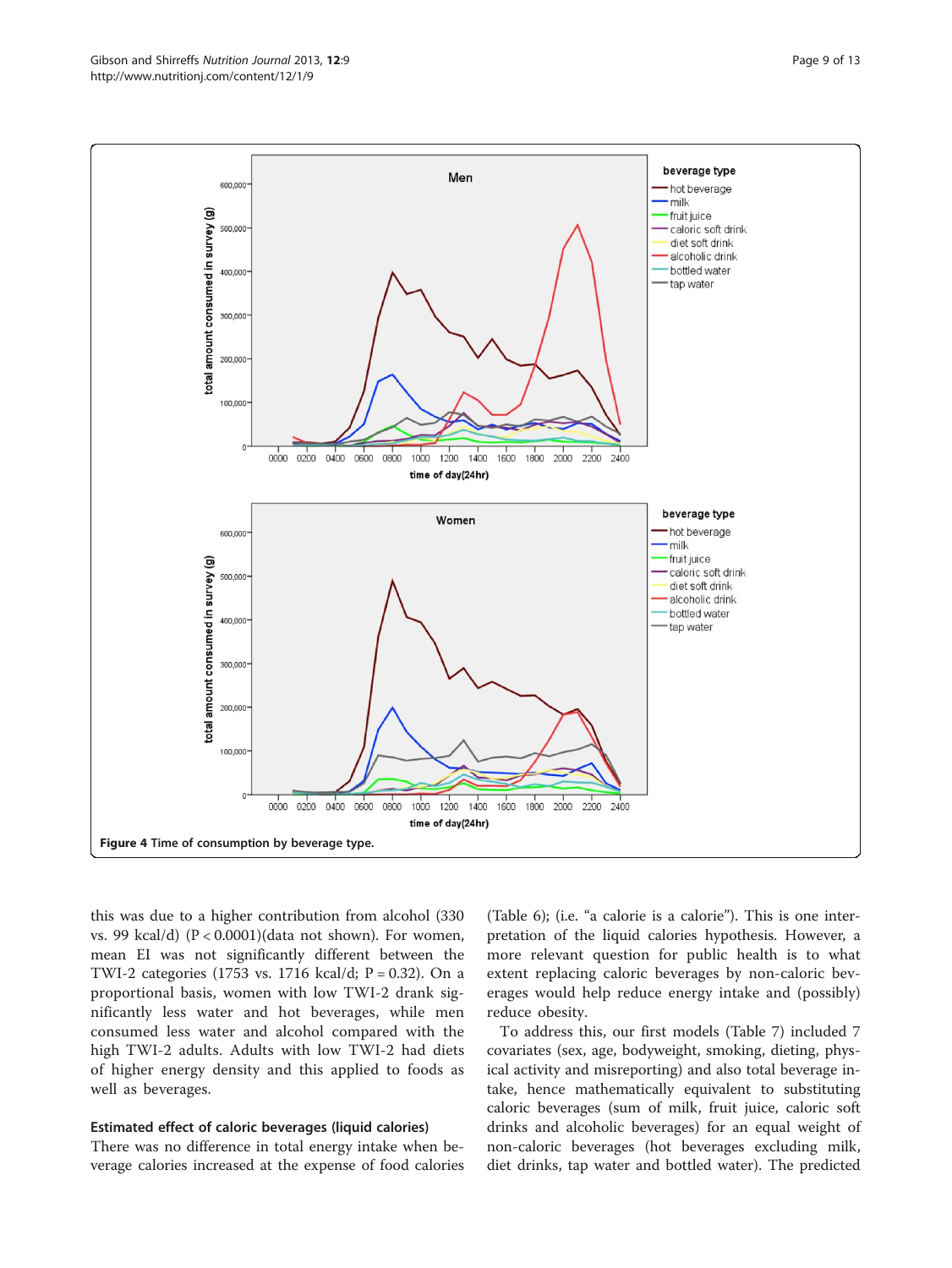|                                                    |             |                | Male        |       |                            |               |                 | Female      |       |                            |
|----------------------------------------------------|-------------|----------------|-------------|-------|----------------------------|---------------|-----------------|-------------|-------|----------------------------|
|                                                    |             | Age group      |             |       |                            |               | Age group       |             |       |                            |
| Mean amount of beverages<br>(g/d) consumed between | $<$ 35y (A) | $35 < 50y$ (B) | $50y + (C)$ | Total | Sianificant<br>differences | $<$ 35 $v(A)$ | 35 < 50v<br>(B) | $50y + (C)$ | Total | Significant<br>differences |
| 0200 to 1000 hrs                                   | 372         | 480            | 538         | 463   | A < B < C                  | 329           | 443             | 495         | 420   | A < B < C                  |
| 1000 to 1400 hrs                                   | 415         | 446            | 425         | 430   | A < B                      | 365           | 374             | 359         | 367   | <b>NS</b>                  |
| 1400 to 1800 hrs                                   | 365         | 381            | 339         | 364   | C < B                      | 289           | 321             | 319         | 310   | $A < B$ , $C$              |
| 1800 to 2200 hrs                                   | 648         | 580            | 509         | 581   | A > B > C                  | 399           | 406             | 343         | 386   | A,B > C                    |
| 2200 to 0200 hrs                                   | 191         | 190            | 137         | 175   | A,B > C                    | 121           | 104             | 106         | 110   | A > B                      |
| <b>Total Beverages</b>                             | 1991        | 2077           | 1948        | 2012  | C < B                      | 1503          | 1648            | 1622        | 1593  | $A < B$ , $C$              |

<span id="page-9-0"></span>Table 5 Beverage consumption according to time of day, by age group

effect of replacing 100 g caloric beverages with noncaloric drink was a reduction of 15 kcal (allowing food intake to vary) (Table [7,](#page-10-0) Model 1). When food energy intake was constrained as constant (i.e. disallowing compensation) the net impact of 100 g caloric beverages was estimated at 34 kcal (Table [7](#page-10-0), Model 2). These estimates are based on the consumption patterns of other adults in the survey with similar patterns.

The second analysis (Table [8\)](#page-10-0) used a within-person change model to address whether a change in an individual's beverage consumption habit on any day was associated with a change in their total energy intake (compared with their 7 day mean). Modelling each beverage separately, with total beverage weight held constant, each of the 4 non-caloric beverages was negatively associated with energy, while the 4 caloric beverages were positively associated with energy (Table [8,](#page-10-0) Model 3). Combining caloric beverages together, the final models (Table [8](#page-10-0), Models 4 & 5) gave an estimated effect of 29 kcal per 100 g of caloric drinks substituted, or 35 kcal if food energy (kcal) was held constant. By comparison, the mean caloric content of the caloric beverages consumed (calculated from the database) was 47 kcal/100 g.

# **Discussion**

Using 12068 days of weighed dietary records from a nationally-representative sample of British adults aged 19 to 64 years, we have quantified total water intakes, and investigated relationships between beverage consumption patterns and water and energy intakes.

Mean TWI was almost identical to the European (EFSA) reference or "adequate intake" (AI) of 2 L for women and 2.5 L for men [[4\]](#page-12-0). EFSA determined their AIs from a combination of observed intakes in population groups, with desirable urine osmolarity values and desirable water volumes per energy unit consumed. These AIs only apply to conditions of moderate environmental temperature and moderate physical activity levels; physically active individuals or those working in hot conditions may require more. However, AIs are likely to exceed requirements and

cannot predict which individuals are under- or overhydrated in practice. Using more conservative criteria (TWI below AI and TWI <1 g per kcal of energy intake) approximately 33% of men and 23% of women were classified as having low water intakes. These may be at greater theoretical risk of poor hydration, but may actually be appropriately hydrated if they have low volumes of water loss due to their individual physiology, environment and physical activity. In our opinion a value of 1 g water per kcal energy requirement (rather than energy intake) would seem an appropriate basis for a UK recommended mean water intake, and has the utility of broad applicability across age/sex groups. However, it would be helpful to attempt to specify a confidence interval around this mean to avoid confusion and misuse.

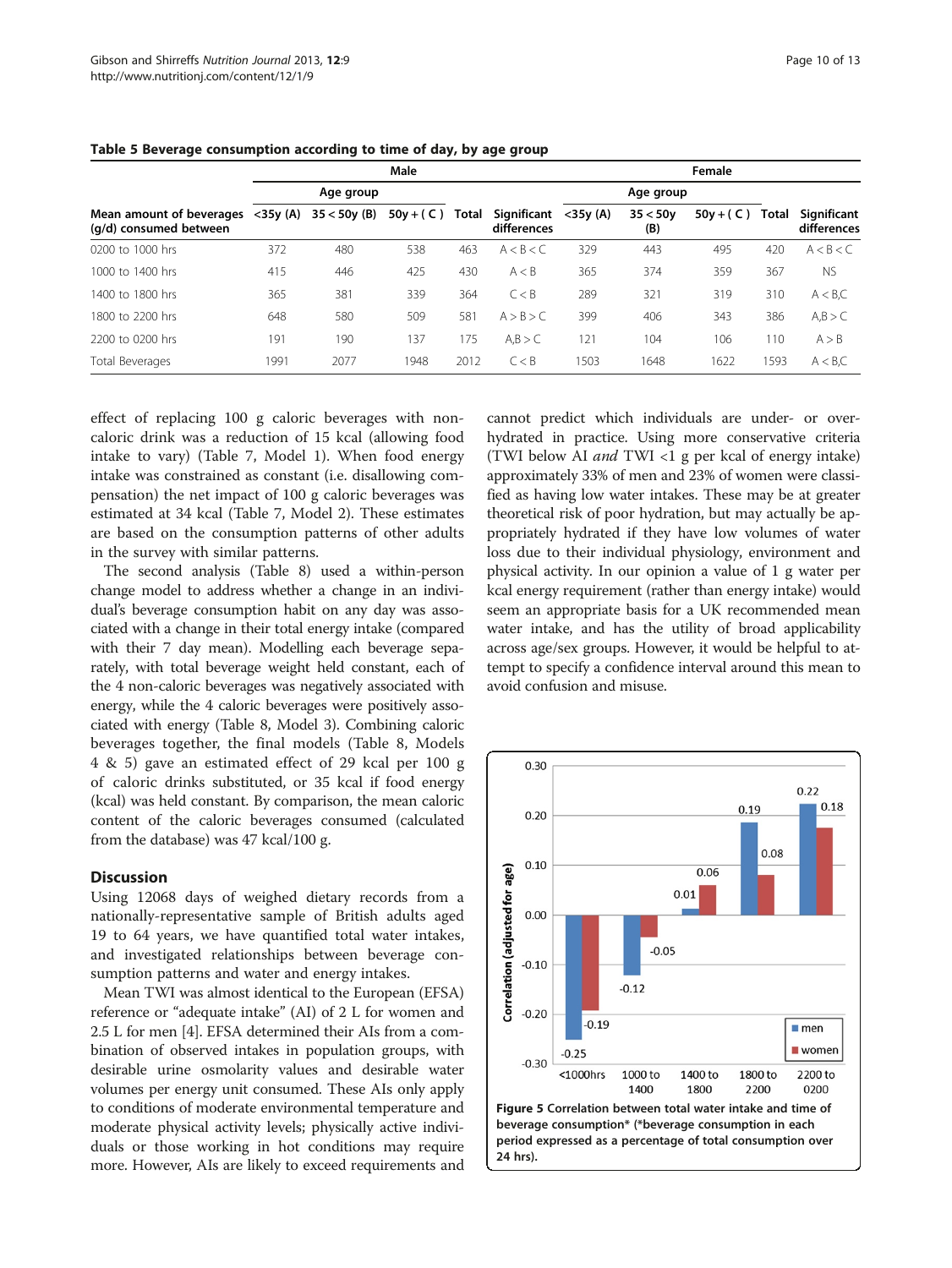### <span id="page-10-0"></span>Table 6 Total energy intake according to relative contribution of beverages vs. food

|                              |     | %energy from beverages (quintiles) |  |                                     |      |      |  |
|------------------------------|-----|------------------------------------|--|-------------------------------------|------|------|--|
|                              |     |                                    |  | $\leq$ 9 10-12 13 - 16 17 - 21 22 + |      |      |  |
| FNFRGY - kcal mean 1953 1940 |     |                                    |  | 1941                                | 1969 | 1949 |  |
|                              | SE. | 20 20                              |  | 19                                  | 19   | 20   |  |

(estimated marginal means, adjusted for covariates: age Sex, current smoker, weight, physical activity, mis-reporting , dieting status).

Beverages supplied 75% of TWI for adults in this British study. This is consistent with other estimates [[4,7,8](#page-12-0)], but the proportion may vary considerably between individuals and between populations. As we have shown, beverage consumption (and water intake) is not evenly spread throughout the day, but tends to be concentrated

Table 7 Regression model estimating change in energy intake associated with adding caloric beverages in place of non-caloric beverages

| Model 1                    |        |          |                                  |        |  |
|----------------------------|--------|----------|----------------------------------|--------|--|
|                            | B      | P value  | 95% Confidence<br>interval for B |        |  |
|                            |        |          | Lower                            | Upper  |  |
| (Constant)                 | 1040   | < 0.0001 | 852                              | 1227   |  |
| Sex-female                 | $-371$ | < 0.0001 | $-414$                           | $-328$ |  |
| Age (years)                | $-1.6$ | 0.044    | $-3.1$                           | 0.0    |  |
| current smoker             | $-63$  | 0.001    | $-100$                           | $-25$  |  |
| weight (kg)                | 7.2    | < 0.0001 | 6.0                              | 8.4    |  |
| Dieting                    | $-67$  | 0.005    | $-114$                           | $-20$  |  |
| Activity (MET)             | 147    | < 0.0001 | 104                              | 190    |  |
| Valid reporter             | 659    | < 0.0001 | 617                              | 700    |  |
| Total beverages (100 g/d)  | 11     | < 0.0001 | 10                               | 12     |  |
| 4caloricbeverages (100 g)* | 15     | < 0.0001 | 10                               | 20     |  |

Model 2, Keeping Food Constant

|                            | В              | P value  |        | 95% Confidence<br>Interval for B |
|----------------------------|----------------|----------|--------|----------------------------------|
|                            |                |          | Lower  | Upper                            |
| (Constant)                 | 62             | 0.01     | 15     | 109                              |
| Sex-female                 | $-20$          | 0.001    | $-31$  | $-8$                             |
| Age (years)                | 0.4            | 0.023    | 0.6    | 0.8                              |
| current smoker             | 16             | 0.001    | 7      | 26                               |
| weight (kg)                | 0.2            | 0.241    | $-0.1$ | 0.5                              |
| Dieting                    | 1              | 0.826    | $-10$  | 13                               |
| Activity (MET)             | $-4$           | 0.513    | $-14$  | 7                                |
| Valid reporter             | 40             | < 0.0001 | 28     | 53                               |
| Food (kcal)                | 0.97           | < 0.0001 | 0.96   | 0.98                             |
| Total beverages (100 g)    | $\mathfrak{D}$ | < 0.0001 | 1      | 3                                |
| 4caloricbeverages (100 g)* | 34             | < 0.0001 | 33     | 36                               |

\* 4caloric beverages = sum of milk, fruit juice, caloric soft drinks and alcoholic drinks.

in the evening. This leaves the possibility that some adults may be relatively overhydrated in the evening/ nighttime and under-hydrated in the morning. As alcoholic beverages were a significant source of water and energy, especially among men, and were strongly associated with evening consumption, men who drink alcohol may be particularly vulnerable. TWI can be increased by offering more variety in beverages [[26](#page-12-0)]. However, if such an intervention is to benefit public health, it is important that the additional fluid is consumed when needed, and does not result in excessive water intake, unwanted effects on energy balance, or inadequate nutrition.

Table 8 Within–person change Model: estimated change in energy intake associated with beverage substitution  $\overline{\phantom{a}}$ Model 2 Estimated effect of substituting each beverage type  $*$ 

| Model 5 Estimated effect of substituting each beverage type |       |                |       |                                  |  |  |  |  |
|-------------------------------------------------------------|-------|----------------|-------|----------------------------------|--|--|--|--|
|                                                             | В     | P<br>value     |       | 95% Confidence<br>interval for B |  |  |  |  |
| Change in:                                                  |       |                | Lower | Upper                            |  |  |  |  |
| Hot beverages (100 g)                                       |       | $-15 < 0.0001$ | $-18$ | $-12$                            |  |  |  |  |
| Milk (100 g)                                                | 15    | < 0.0001       | 8     | 22                               |  |  |  |  |
| Fruit juice (100 g)                                         | 25.   | < 0.0001       | 15    | 35                               |  |  |  |  |
| Caloric soft drink (100 g)                                  | 23    | < 0.0001       | 18    | 27                               |  |  |  |  |
| Diet soft drink (100 g)                                     |       | $-15 < 0.0001$ | $-20$ | $-9$                             |  |  |  |  |
| Alcohol (100 g)                                             | 17    | < 0.0001       | 15    | 19                               |  |  |  |  |
| Bottled water (100 g)                                       | $-21$ | < 0.0001       | $-27$ | $-15$                            |  |  |  |  |
| Tap water (100 g)                                           | $-31$ | < 0.0001       | $-35$ | $-28$                            |  |  |  |  |

#### Model 4 Estimated effect of caloric beverages replacing non-caloric beverages

|                                       | В  | value           |       | 95% Confidence<br>Interval for B |
|---------------------------------------|----|-----------------|-------|----------------------------------|
|                                       |    |                 | Lower | Upper                            |
| Change in total beverages<br>(100q)   |    | $12 \le 0.0001$ | 10    | 14                               |
| Change in caloric beverages<br>(100q) | 29 | < 0.0001        | 27    | 32                               |

Model 5 Estimated effect of caloric beverages replacing caloric beverages, holding food energy constant

|                                       | В   | P<br>value |                | 95% Confidence<br>Interval for B |
|---------------------------------------|-----|------------|----------------|----------------------------------|
|                                       |     |            | Lower<br>Bound | Upper<br><b>Bound</b>            |
| Change in food energy<br>(100 kcal)   | 100 | < 0.0001   | 99.9           | 101                              |
| Change in total beverages<br>(100q)   |     | < 0.0001   | 0.9            | 1.8                              |
| Change in caloric beverages<br>(100q) | 35  | < 0.0001   | 35             | 36                               |

\*Model 3 is a composite of 8 regressions, one for each beverage, adjusted for change in total weight of beverages; coefficients express the change in energy intake associated with a change in one beverage type and a corresponding reduction in others, i.e. constant total beverage intake.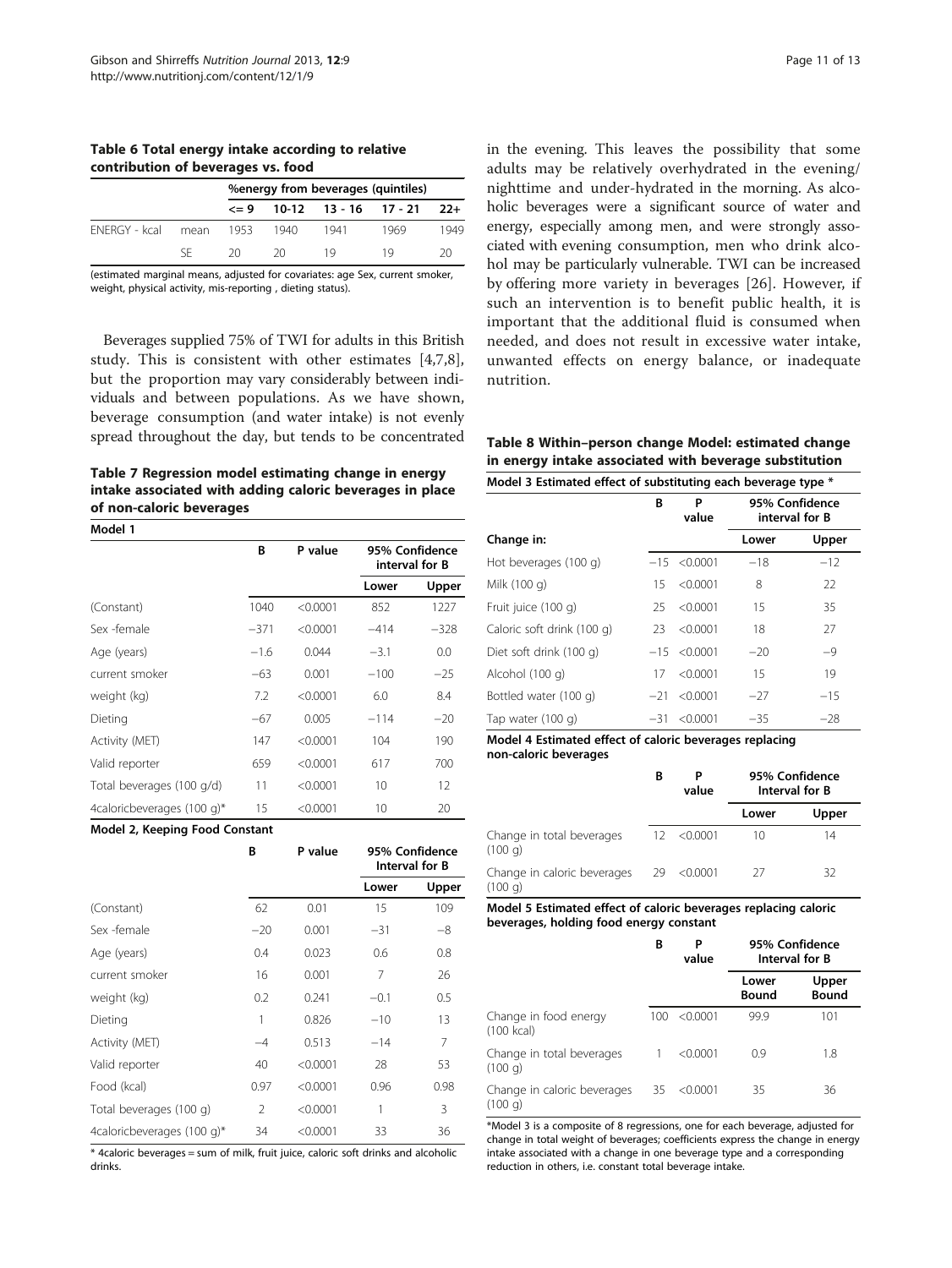<span id="page-11-0"></span>Since our analysis was conducted, Ng et al. [\[9](#page-12-0)] have reported on UK trends in beverage consumption over the past 25 years. There are some differences in methodology between our studies, but their calculation for adults in 2000/2001 (18% of energy obtained from beverages) compares with our estimate of 16% (which excluded discretionary sugar). Had we been able to include table sugar added to drinks, we would have seen a small contribution of tea and coffee to energy intake but our overall findings would not have been affected. Between 2000 and 2008/9 the energy intake contributed by beverages (in total) did not change, while sweetened tea and coffee declined and consumption of alcoholic beverages and caloric soft drinks rose, although not significantly [\[9](#page-12-0)]. In 2008/9 alcoholic beverages provided 770 kJ/d (184 kcal/d) per capita, and caloric soft drinks (soda and juice drinks) 209 kJ (50 kcal/d) per capita; hence our conclusions concerning the dominance of alcohol appear to remain valid. According to Ng et al., TWI increased by approximately 9% between 2000/2001 and 2008/2009, as people consumed more water as a beverage and more water in food (fruit and vegetables) [[9\]](#page-12-0), a trend that may have been influenced by healthy eating campaigns and marketing of bottled water. However, consumption of water, tea and coffee, soft drinks and juice among adults has changed little over the last 3 years (NDNS 2008–2011) [[27,28\]](#page-12-0), and plain water consumption in the UK remains lower than among adults in France [[11\]](#page-12-0), Canada [\[29\]](#page-12-0) or America [\[30\]](#page-12-0). Consumption habits are particularly well- documented in the US, and NHANES surveys show alcohol providing (only) 115 kcal/d for adults, while soda /fruit drinks provided 141kcaL/d in 2005/2006 [[30](#page-12-0)]. It appears that the main increase in soft drink consumption in the US occurred between the 1970s and the 1990s, and a new study confirms that liquid calories have been falling in the US diet over the past decade, although consumption remains high [\[31\]](#page-12-0).

The present study demonstrates that well-conducted national surveys such as the NDNS have the potential to yield rich contextual data that can be linked with nutrition and health measures. We found significant variation in consumption by day of the week and by time of day (see Additional file 1: Appendix for supplementary figures), which few other studies have been able to describe in detail. Alcoholic drinks in particular were a major contributor to evening and weekend peaks in beverage consumption. The extent to which timing of drinking occasions relates to overall TWI and EI requires further study. Associations have also been demonstrated between meal patterns and EI, with the suggestion that evening consumption of calories may be more conducive to total energy excess [[32\]](#page-12-0). However these findings may merely reflect the cultural reality of the evening being a time for eating and drinking. Significantly, and possibly for the first time using such data, we have estimated the effect on EI of switching beverage consumption between caloric and non-caloric sources using within-person daily records.

In terms of the limitations of this study we draw attention to the usual caveats on making causal inferences from observational data. Whilst the data are of the highest quality obtainable, and respondents were revisited to check records and probe for missing items and weights, dietary assessment is an imperfect science. Most errors are likely to be in the direction of omission or underestimation (perhaps especially where alcohol is concerned). Errors of overestimation may also have occurred where a drink was spilt or unfinished, although efforts were made to prevent this by asking respondents to weigh leftovers and estimate spills. There is evidence from validation studies that true EI is underestimated by about 20-25% in the NDNS [\[33\]](#page-12-0), but to our knowledge no studies have tried to quantify under-reporting of water intake or beverages specifically. Estimates of water intake adequacy based on survey data are likely to suffer from under-estimation also.

In conclusion, a significant proportion of British adults surveyed in 2000/2001 had low TWI, although in the absence of clinical measures this could not be equated with poor hydration status. Further work may be warranted to assess current intakes and to explore correlations with urine volumes, as recommended recently [\[3](#page-12-0)]. Soft drinks were not a major source of liquid calories among these British adults, whereas alcohol was more significant. All beverages supplying energy can contribute to higher total EI, but in practice some degree of compensatory underconsumption of other foods or beverages may occur. Mechanistic and experimental studies are required to address directly the satiety effects of beverages, while work is also needed to understand the drivers of beverage consumption, which are not merely physiological but also psychological, social and environmental. Further research based on dietary patterns rather than singular foods or dietary components may help identify unhealthy behaviors and provide better evidenced-based recommendations for adequate fluid intake and optimal beverage consumption.

# Additional file

[Additional file 1:](http://www.biomedcentral.com/content/supplementary/1475-2891-12-9-S1.doc) Appendix. Time charts of beverage consumption for each day in males and females.

#### Competing interests

SG has received funding for research and consultancy from a number of food and beverage companies. SS has received funding for research and consultancy from a number of companies that produce drinks.